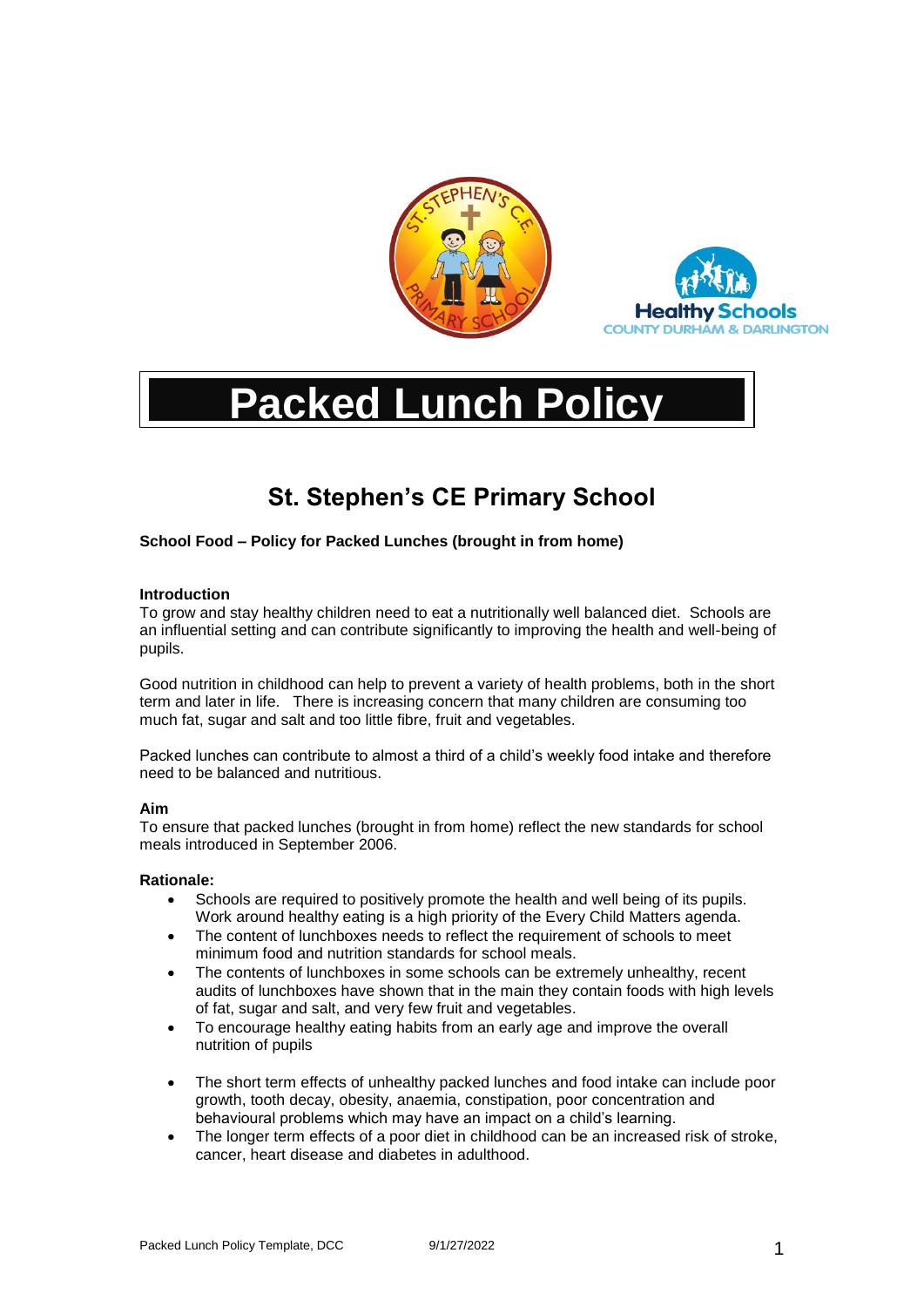# **Objectives**

- To improve the nutritional quality of packed lunches in schools and the eating habits of children at lunchtimes
- To develop an awareness in pupils, parents, staff and the wider community that the school takes a pro-active approach to promoting healthy eating.
- To encourage healthy eating habits in childhood that can influence health and well being in later life.
- To ensure that food brought into school (packed lunches) reflects and meets food standards for School Food (2006).

# **Implementation**

This packed lunch policy fits within a wider context of promoting a whole school approach to food and healthy eating.

• Children's packed lunches should be based on the 'Eatwell Guide' model which shows items the 5 main food groups; (Food Standards Agency). **Bread, Rice, Potatoes, Pasta**

These starchy foods are a healthy source of energy. Packed lunches should include 2 or more portions.

#### **Fruit and Vegetables**

These foods provide vitamins, minerals and fibre. Lunches should include at least 1 portion of fruit and 1 portion of vegetables / salad, or more.

# **Milk and Dairy foods**

These foods provide calcium for healthy bones and teeth. Include 1 portion at lunch **Meat, Fish, Eggs, Beans**

These foods provide protein for growth. Packed lunches should include 1 portion of these foods

# **Foods and drinks high in fat and / or sugar**

It is important not to fill up on too many foods that are high in fat and / or sugar at the expense of other more nutritious foods. Limiting high fat and sugar foods will help protect young people from becoming overweight as well as helping prevent tooth decay, heart disease, stroke, and diabetes. This is why sweets, chocolate, crisps, cereal bars, fruit bars, toffee/salted popcorn, squash and fizzy drinks are no longer available in schools. **Please support your school by not including these items in a packed lunch.**

**Drinks –** any drinks provided in lunch boxes **should only** include either plain water, milk (semi-skimmed), unsweetened fresh fruit juice, diluted fresh fruit juice, fruit or dairy based smoothies.

**As we have children in school with severe nut allergies we must ask that salted nuts are not included in packed lunches** 

(Additional information is available with ideas and examples of foods that can be included in packed lunches).*School Food Trust [www.schoolfoodtrust.org.uk](http://www.schoolfoodtrust.org.uk/)*

# **Waste and Disposal**

The school will, within reason, send any uneaten packed lunch food items back home. The rationale for this is that parents can also monitor what their child has consumed during the day and then raise any concerns over their child's food intake with the school.

# **Promotion of Healthy Packed Lunches**

There will be ongoing promotion of the need to provide healthy packed lunches through:

Pupil, parent / carers newsletters School prospectus / brochure Whole School / Packed Lunch Policy Health weeks / healthy eating activities Curriculum content